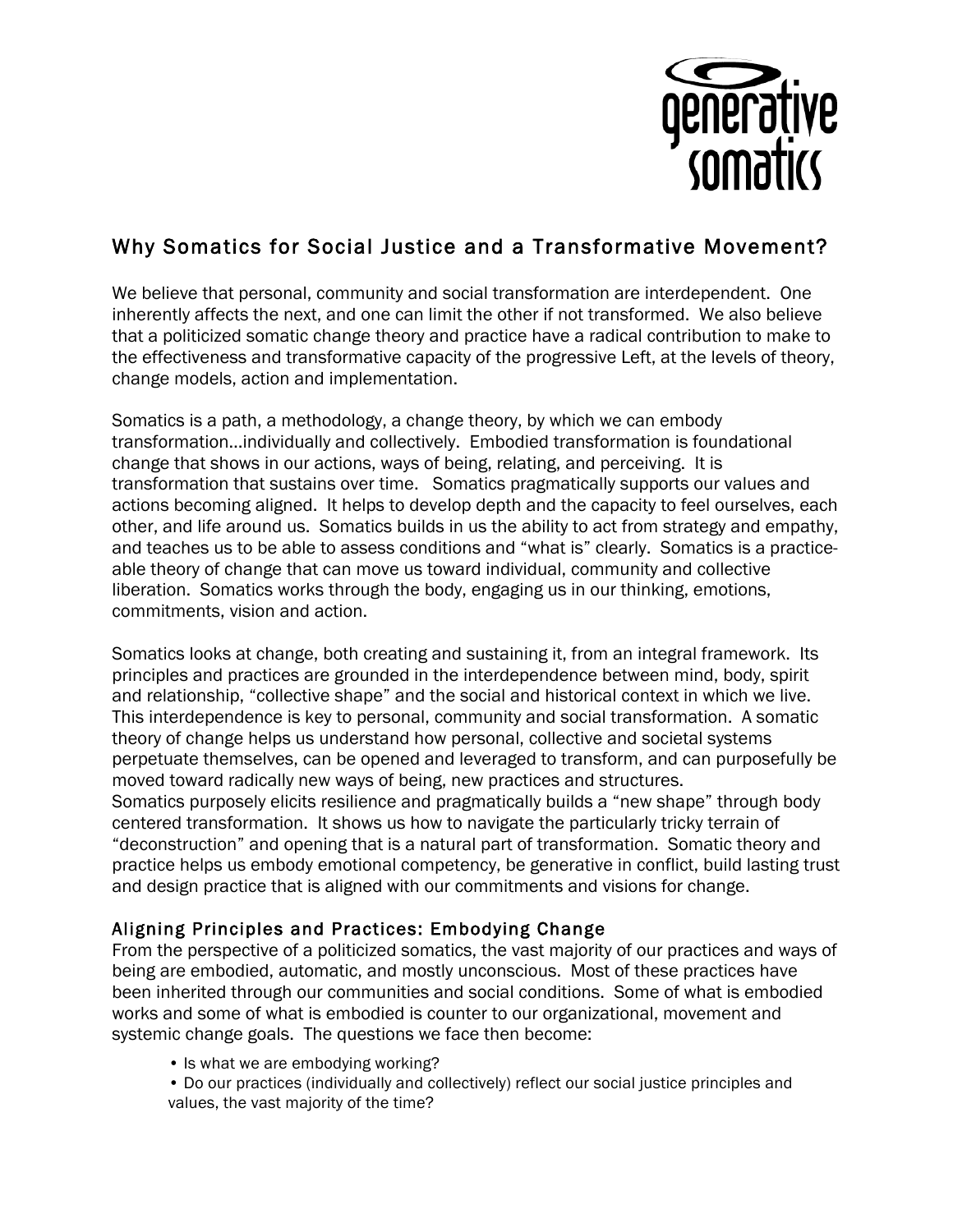• Can we effectively build power given the opportunities and limitations of the conditions within which we live? Are we gathering and able to effectively use the power we need for systemic change?

• Can we see/feel and change how the conditions have impacted us? Where and where not? How much of our protective and/or non-useful behavior is needed because of ongoing conditions, and how much is a reaction that is no longer needed, but hasn't been healed or changed?

• Do we know how to transform individually and as groups to more deeply align with social justice and liberation? On purpose, and with consistent results?

• Do we use our individual and collective resilience purposefully?

• Do we know how to transform or be transformative as a movement?

Somatics can support the social justice movement in the United States in becoming foundationally rooted in transformative theory, analysis and practice. Personal and social transformation work must go together; our approaches are insufficient unless both are included. We embody our social conditions and the survival strategies through which we have navigated them…to create effective change, we need to change. Alongside this, if we do not change conditions, the same oppressive dynamics and survival mechanisms will continue to be embodied in the next generations.

Somatics can support people who are part of the progressive Left to be in an ongoing and transformative process of growth, self cultivation and spiritual reflection, while our organizations can leverage transformative approaches in staff and member development, leadership, community organizing, strategy and movement building efforts. A deepened awareness and capacity for transformation can take place across movement sectors, making alliance building and the intersections of what are now considered separate issues, strong and vital. Somatics can deepen our ability to embody grounded, political ideology and to assess current conditions from a clearer, less reactive position. This enables us to have a more comprehensive awareness of our organizations, our movement and ourselves, and gives us the skills to transform at each of these levels.

Somatics has much to contribute to building more transformative people, leaders, organizations, alliances, and to building a more effective and compelling movement. At the same time, social justice principles, analysis, and political change theory can contribute to the development of somatics through keeping it accountable to liberation. This will help leverage its transformative power toward the benefit of the many, diversify its expression and practices, and make it accessible to oppressed communities and folks committed to social justice.

### Assessing the Left: Realities, Resilience, Redemption

When we look at the current shape of the progressive Left, there are naturally strengths and limitations. These are largely shaped by social conditions, present and historical, as well as individuals' experiences and responses to them. In its work to develop the application of somatics to social justice work, the Somatics and Social Justice Collaborative (2009-10) assessed the following with regard to the progressive Left in this country:

Activists and organizations are using the following embodied resilience strategies:

- The capacity for deep care and empathy for oppressed peoples and the planet
- The ability to hold large complex issues without easy answers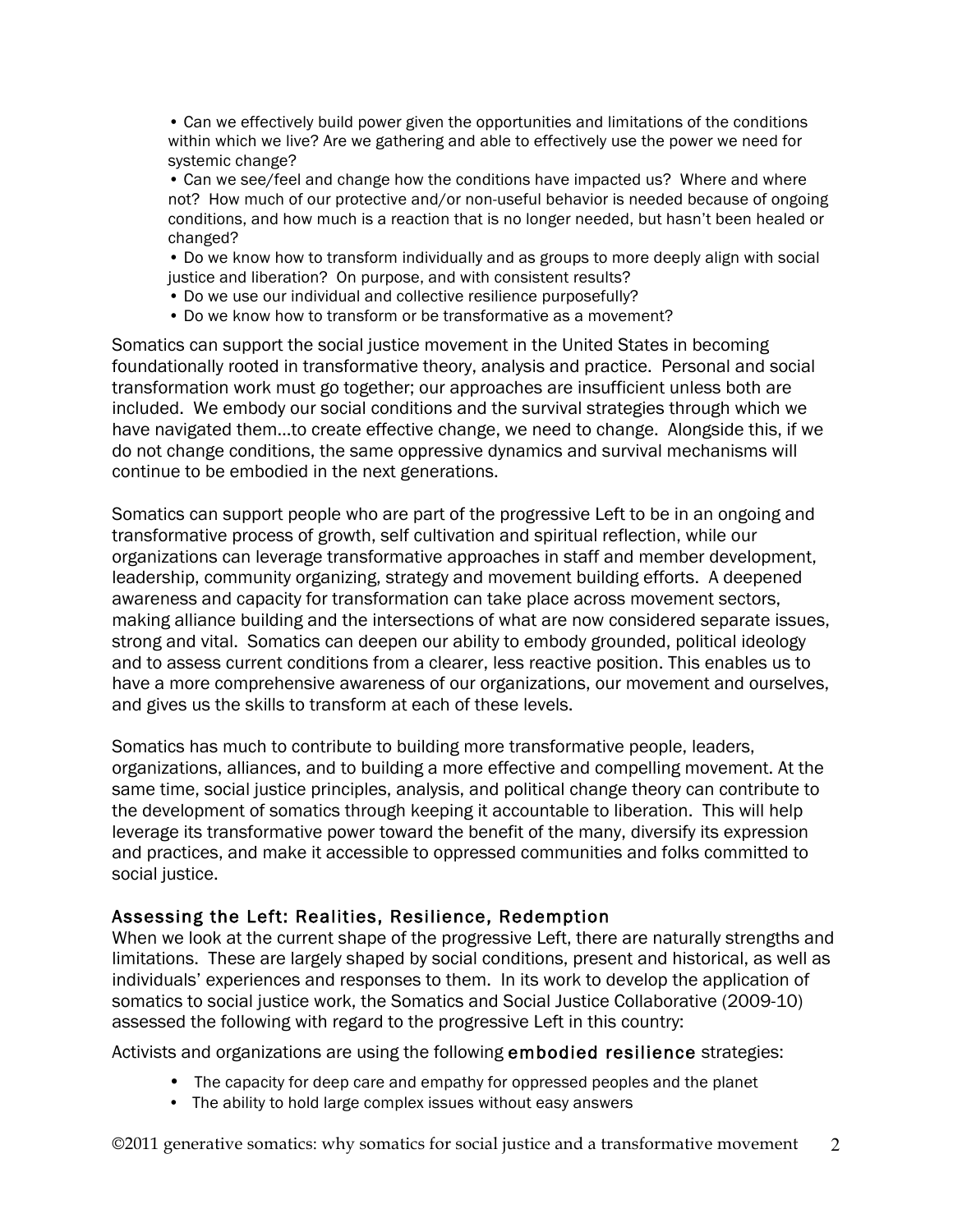- The ability to live through, deepen, heal and act after the often devastating experiences of systemic oppression and personal trauma
- The ability to be with and assess these conditions
- The ability to imagine a better, more just future
- The capacity to yearn for a different world, economy, governing values, relationship to the planet and each other—to have a yearning for justice
- The willingness to take action, against the odds
- Powerful history of others who lived and fought for liberation

Activists and organizations are also falling back on a number of survival strategies, default habits and ways of thinking, being and acting that have been embodied through the dominant culture, including the following themes:

• Critique-based, cognitive analysis is prioritized as the only tool for the job. Often alongside a lack of developed political ideology

• Often people are ousted, shunned or afraid to be, if they try to employ different ways of seeing or being. In fact, worth can often be judged on one's ability to critique alone.

• There is a high level of distrust around the expression of emotions or things perceived of as "soft" or individualistic, like healing and often spirituality

• And simultaneously, there's a high need for emotional skills building and addressing the emotional impact of trauma and oppression, including the particular skills of politicized healing and collective healing. This combination makes for a difficult setting in which to begin to do more substantial transformative work

• There is a often a high level of distrust of each other, breaking ourselves into small groups of "like minded" folks

• An overall lack of access to and/or seeking out of deep healing, personal and relational transformation, or keeping this compartmentalized away from social justice work

While there is a strong culture of political critique of current social conditions and of each other, in general there is not grounded political ideology and analysis of change underpinning this critique. This lack of ideological grounding (for example being clear about the differences in strategy, impact and approach between revolutionary, radical and liberal) leaves the progressive Left in a reactionary position and doesn't enable us to consistently assess and design long-term structural change.

Except for faith based organizations, the progressive Left has inherited a framework that is suspicious of spiritual practice and process, which often leaves us with a critique of spirituality as individualistic, based in cultural appropriation, and/or a tool to disengage the masses from social action. While this analysis must be taken seriously in how spiritual practice can be used, it is critical we don't limit ourselves around the possibilities offered through spiritual connection and practice. Spirituality is shown to be one of the strongest resilience factors we have. It is worth grappling with the grounded critiques, as well as purposefully engaging practices that share social justice values and connect us to the wider mystery or unknown.

In general we find a high tolerance for: conflict, blame, separation, distrust, competition and hurt in the progressive Left and a low tolerance for intimacy, emotional range, trust, transformative conflict and deep relation as the norm. There is little access to education regarding the holistic impact of trauma and oppression and how much we are acting out of that with each other, within our organizations, and even in our strategies. Our conditions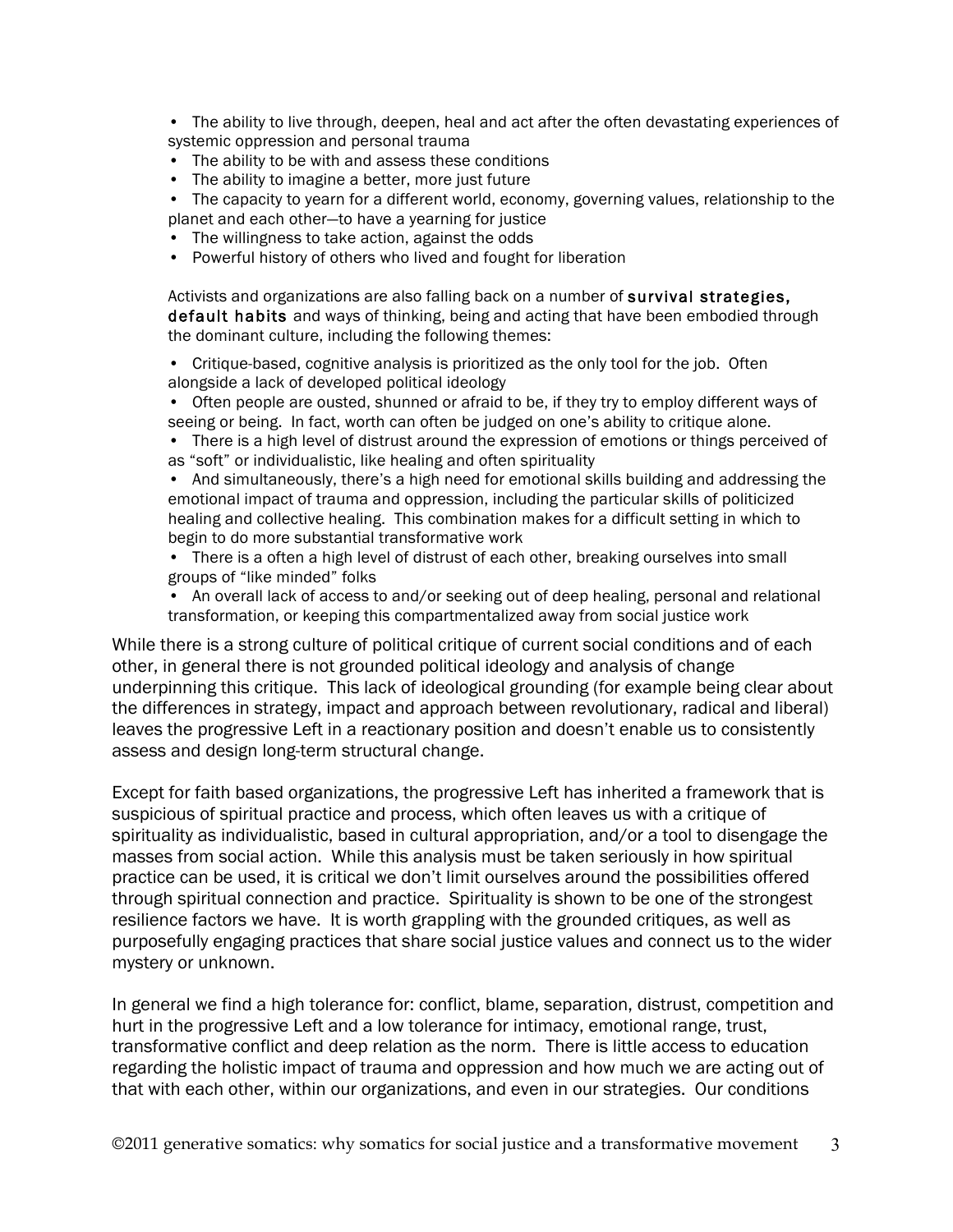and strategies have also left us with a limited number of folks having deep political ideological development.

The progressive Left has a complex and troubled relationship to power and building power. Power can be viewed as inherently "bad" or damaging because so many of us in the movement and others we work with/for have been harmed by the misuse of power. Within systems of oppression, we see it around us everyday. On the other hand we need to build power to impact change. The complexity appears when it feels like "too much" power is being built (an automatic distrust about how it will be used). This could be within an organization, a leader, a sector, etc. The automatic distrust, whether grounded or not, gets in the way of building power, and making sure that power is accountable to multiple sources in its use. The automatic move is to either take the power down or isolate the power and make it "bad".

Naturally, social conditions are the major challenge for the progressive Left and the introduction of transformative principle and practices. Systemic oppression and the violence and pain in our families, communities and the wider world continue to push us toward survival strategies of numbing, thinking and not feeling, splitting off from one another, dominating, blaming and avoiding being blamed, etc. These are all normal responses to traumatic conditions and ways we automatically move to survive, protect and get through. In many ways this is what has become enculturated, not only in the progressive Left, but in our social norms as a whole. This is our challenge and also our opportunity. While introducing transformative methodologies can stir the bucket, bring up discomfort and discord to start, it can also quickly build new skills and an orientation that brings relief, felt hope, and pragmatic differences; we can understand and practice differently right away. This is on our side.

### Supporting Embodied Transformation

Somatics works with transforming our embodied shape and deepening awareness within individual and collective bodies. Somatics facilitates opening processes for the sake of transformation toward more alignment with social justice principles, effective action and embodying our visions and values. Somatics allows us to see embodied survival strategies and default practices (and their historical usefulness), and strengthen resilience and purposely practice what it is we want to become, individually and collectively. It gives us means to purposely practice building power, affecting change, deepening trust and aligning with principles. Somatics sees sustainable change from an integral framework in which increased awareness, opening, and new practices each play a part. We see that somatic theory, a somatic sensibility (assessments, orientation), and its practical methodology can contribute toward a more transformative, powerful and effective social justice movement, while we can also benefit personally and organizationally through change, growth and healing.

Somatics can contribute a grounded and practical understanding and method of transformation to the social justice movement. With this contribution the social justice movement will be able to deconstruct what doesn't work, navigate the opening that's left, and purposely design practices that move toward a "new shape." Because this is a more chaotic and inherently unfamiliar landscape, knowing the terrain and process of embodied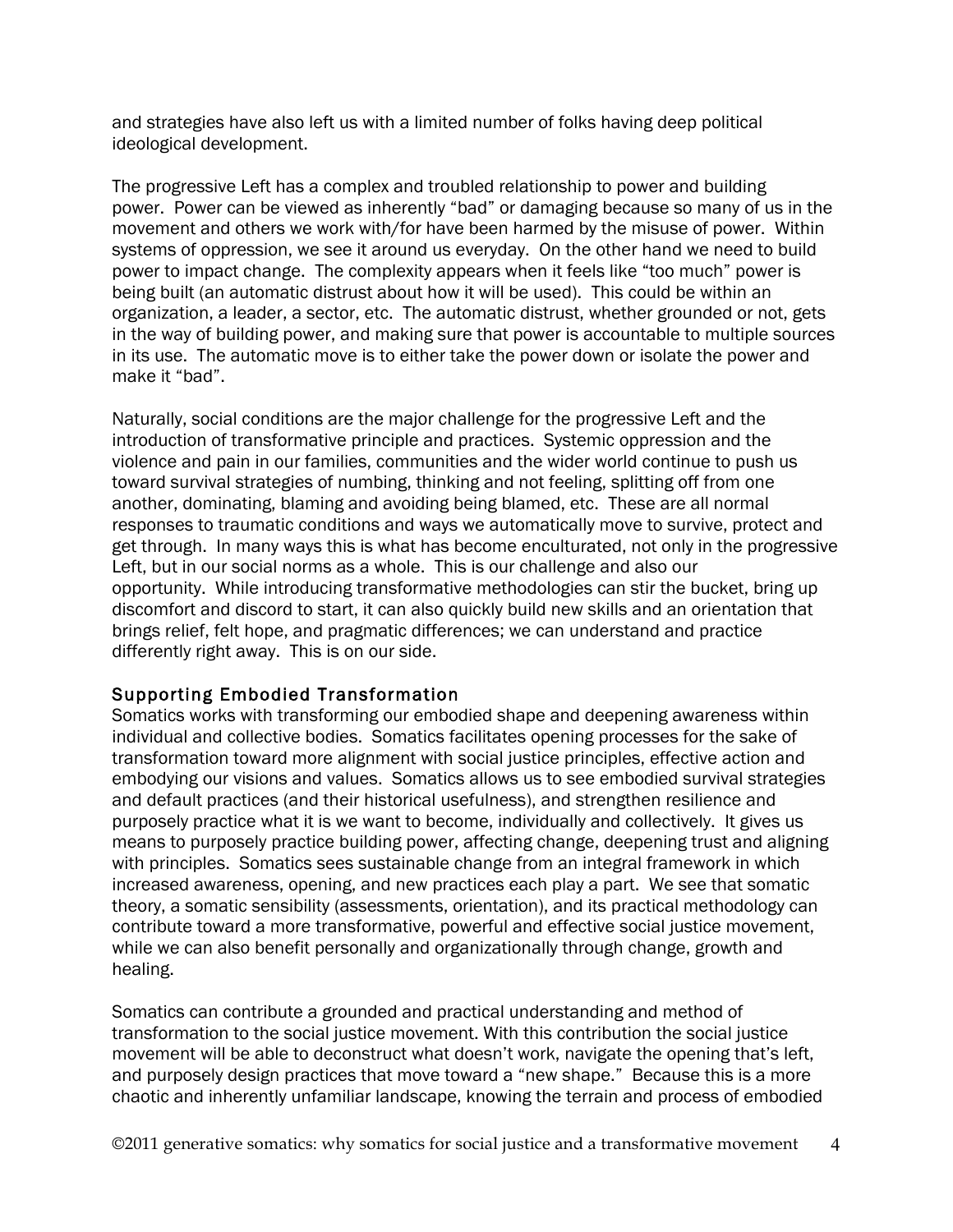change is essential. Without this knowledge, we too often critique this phase, run back to what is known, or get lost and off track with few people to talk with honestly. Somatics can contribute a framework and path through this depth of change, while also holding an analysis of how essential it is for what we are committed to within social justice.

Somatics allows us to consciously design relevant practices. New practices can support healing and compassion while retaining rigor and values, strengthen trust and relationship, develop relevant political strategies, help us become clearer in our ability to assess social conditions, and help us relax in the face of the unknown. Our strategies, projects, and campaigns can use the pragmatic facts of resilience to empower our work. An understanding of the somatic impact of both individual and systemic trauma, and the processes by which to heal from this, can become available and seen as relevant to progressive Left organizations. These competencies, this new shape and relevant practices can be introduced and practiced with staff and constituencies in organizing, in leadership development, and across organizations and sectors.

### Healing Individual and Systemic Trauma

Somatics is a leading methodology in facilitating healing from trauma. As people working within social justice, we're interfacing with the direct impact of traumatic experiences and working within oppressive conditions. Because of that we see that it is essential for the movement to be competent in both an analysis of trauma and its impact, and a pragmatic understanding of healing and working with it.

While we work to change the external conditions that create the systemic trauma experienced by oppressed communities, competency in recognizing and addressing trauma is critical if we are to sustain ourselves, as we deal with the trauma in our own lives. This does not mean that social justice organizers need to become healers, but rather that an understanding of trauma and healing can inform programming, change strategies and potentially address staff and constituency needs. While we see that politicized healers need a place in the movement in order to provide support and deeper healing, we also see that social justice organizational staff and members could benefit from foundational distinctions, practices and processes regarding trauma, its short- and long-term impact, and holistic healing processes. Somatics offers this. And, through somatics trainings for politicized healers we are helping to build the folks and skill base that the movement needs for its own individual and collective healing and transformation.

### Addressing Privilege and Oppression

Because somatics is grounded in social justice principles, holds a systemic analysis of power, oppression and privilege, it can help us see what those systems have us embody individually and collectively. Individually, and within our organizations, we can take a different look at our own internalized oppression and privilege, noting how it perpetuates itself even when we "mean to" do it differently. What somatics understands is that these dynamics will perpetuate because they are embodied in us. Somatics offers us pragmatic tools to open and change these behaviors, practices, organizational systems, etc. Because somatics also helps us to work with shame, over- and under-accountability, centered accountability and contradiction, there are many ways to work with shifting both internalized oppression and privilege within oneself, within organizational dynamics and practices. When